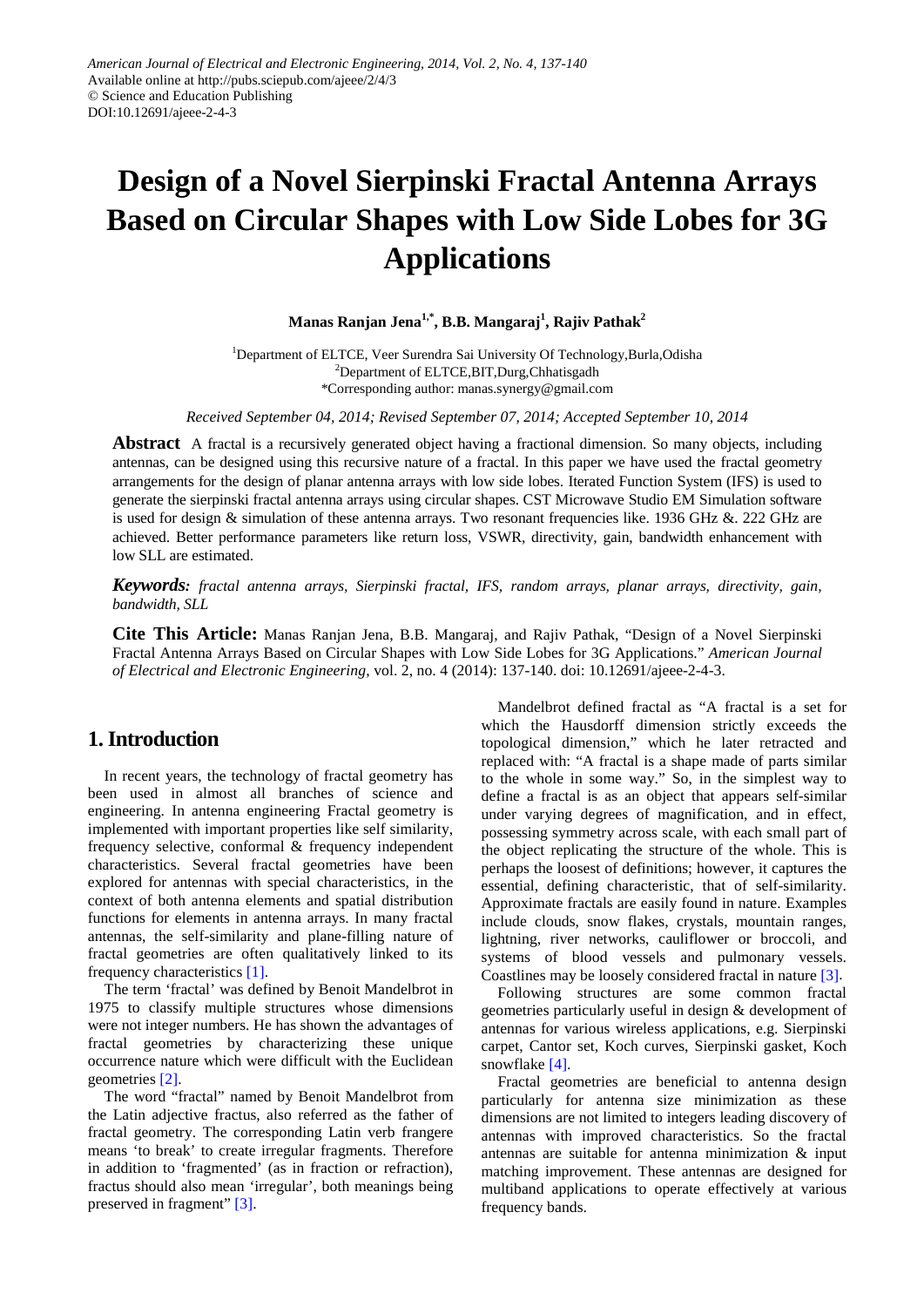Major advantages of fractal antenna are like antenna minimization over traditional antennas, improving input resistance of antennas which are difficult to match to the feeding transmission lines, self-similar nature that can be used for multiband operation [\[5\].](#page-3-4)



**Figure 1.** A typical view of common fractal antenna geometry (a) Sierpinski Gasket (b) Sierpinski Carpet (c) Koch Snowflake

## **2. Fractal Antenna Arrays**

Antenna arrays are commonly used for imaging & communications. A typical antenna array consists of antenna elements placed on an x-y plane in multiple distributions like linear, planar, periodic & random [\[6\].](#page-3-5)

Usually the radiation pattern of a single element is relatively wide providing low values of directivity & gain. The directivity  $\&$  gain of the antenna can be achieved by increasing electrical size of antenna. But with miniaturized antenna i.e without increasing size of elements performance of the antenna can be enhance by assembling multiple elements in an electrical & geometrical configuration which is called as antenna arrays. Here the elements are may be identical or non-identical.

An antenna arrays would have no side lobes. Side lobe level reduces the radiation pattern in the desired direction [\[6,8\].](#page-3-5)

## **2.1. Linear Arrays**

Linear array is the simplest array which is formed by placing multiple elements along a straight line. It is also called as single dimensional array. It is commonly used due to simplest presentation & better physical interpretation. An array of identical elements all of identical magnitude & with a progressive phase is called as a uniform array. Uniform arrays generally provide largest directivity. Here all the elements have the same phase excitation in addition to the same amplitude excitation.

#### **2.2. Planar Arrays**

Planar array is also called as rectangular array as individual elements are placed along a rectangular grid in addition to placing elements along a line. Here the elements are placed in one plane, so it is called as two dimensional array. This array provides additional variables that can be used to control & shape the pattern of the array. This is more versatile & provides symmetrical radiation pattern with lower side lobes. So these are commonly used in communication[s \[9\].](#page-3-6) 

### **2.3. Periodic Arrays**

This is the most popular planar array known due to the fact that the main beam tends to deteriorate rapidly as it is scanned towards the plane of the array. Here the elements are arranged in a periodic distribution by placing the elements in the grid.

Planar arrays are the antenna arrays where the elements are organized in a grid that have tendencies to produce main beams and side lobes of the same height.

Periodic arrays have very low side lobe levels, though very difficult can be achieved by using a very large number of elements [\[10\].](#page-3-7)

#### **2.4. Random Arrays**

An array of electrically large antennas suffers degradation due to mutual coupling and prevents the full utilization of its instantaneous bandwidth. A solution to this problem is aperiodic distribution i.e. to remove the periodicity and spacing the *N* elements aperiodically into a larger aperture. This allows for greater bandwidth in beamforming across larger distances & reducing the need to have elements spaced close to each other.

A random array provide desirable behavior when compared to a well-populated periodic distribution as these can be designed to limit radiation outside of the desired direction and mitigate spatial constraints due to the array spacing and element size those are typically required to achieve broadband behavior.

Randomly distributed arrays have many unique capabilities like adequate phase control and synchronization these arrays can coherently add signals in the desired direction. Random arrays have higher side lobes & do not need multiple elements. These arrays have one important advantage is robust in sense i.e if one element fails, the antenna will continue to operate efficiently as befor[e \[14\].](#page-3-8)

## **3. Antenna Design Specification**

A circular microstrip patch can be designed by using following equation with specified information including dielectric constant of substrate  $(\epsilon_r)$ , resonant frequency  $(f_r)$  & height of the substrate (h).

The radius (a) of circular microstrip patch is

$$
a = \frac{F}{\left\{1 + \frac{2h}{\pi \epsilon_r F} \left[\ln\left(\frac{\pi F}{2h}\right) + 1.7726\right]\right\}^{1/2}}
$$

Where

$$
F = \frac{8.791 \times 10^9}{f_r \sqrt{\epsilon_r}}
$$

Here the proposed antenna is designed by using a substrate (RT / duroid 5880) with a dielectric constant of 2.2,  $h = 0.1588$  cm to resonate at 1 GHz. By putting above parameters in the above equation radius of circular patch (a) is calculated as  $52.5$  mm  $[11,15]$ . We have used Coaxial Line Feed (Probe feed) technique.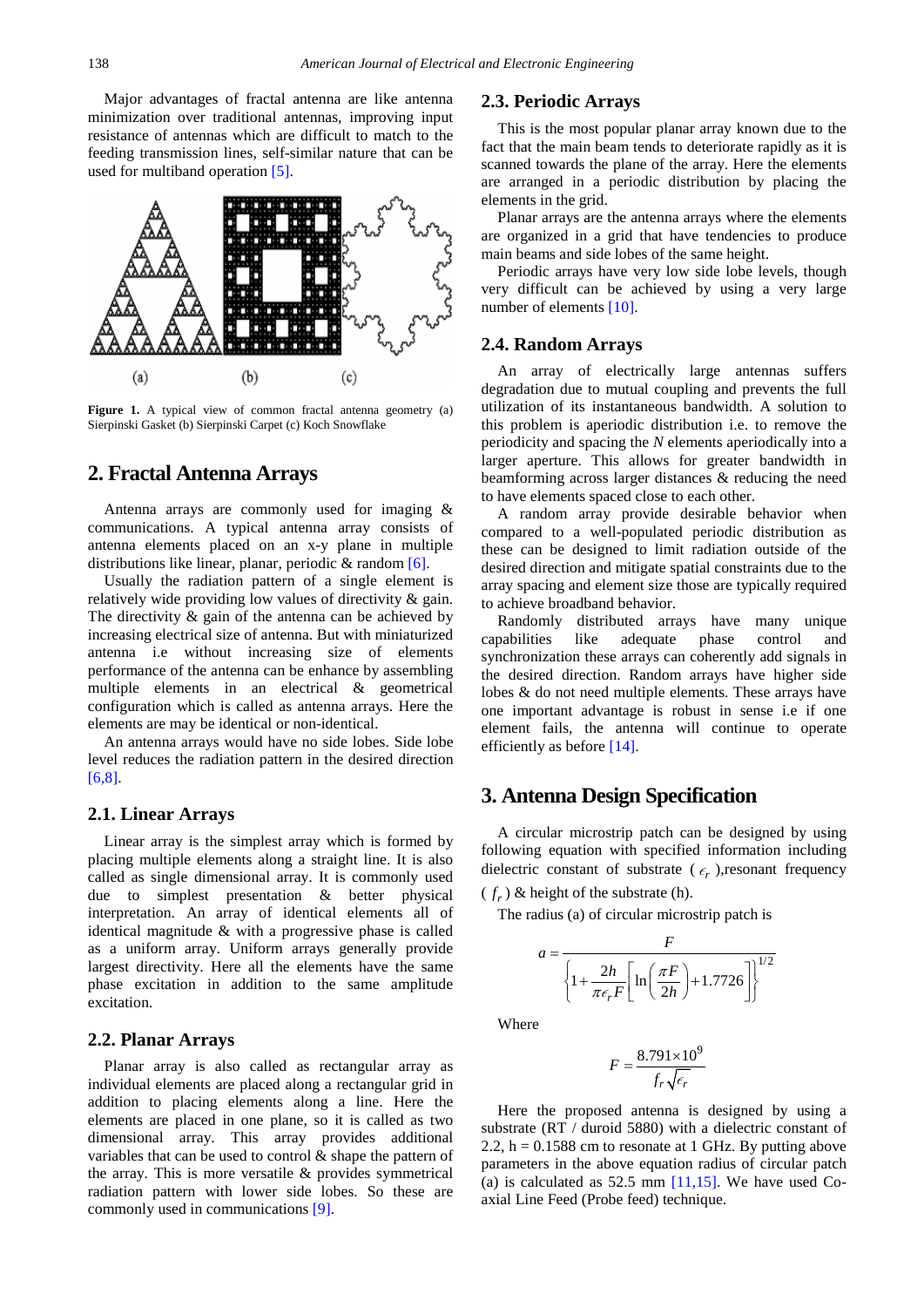

**Figure 3.1**. Multiple iterations of sierpinski fractal antenna using circular shapes & proposed 16 element Antenna arrays

The sierpinski fractal structures can be designed by taking multiple iterations on basic geometrical shapes like rectangle, square, circle or triangle [\[12\].](#page-3-10) Sierpinski fractal antenna is realized by successive iterations applied on a simple circular patch which is called as  $zero<sup>th</sup>$  iteration. This circular microstrip patch antenna is designed with a radius of 52.5 mm as obtained by the above numerical analysis. First order iteration is designed from this circular microstrip patch antenna by removing a central slot of 1/3 dimension of the circular patch. Further iterations are designed by increasing number of slots with 1/3 reduced dimension. Finally the proposed planar antenna array is designed by taking 16 elements in periodic distribution. Here each elements are taken from  $3<sup>rd</sup>$  iteration of sierpinski fractal antenn[a \[13\].](#page-3-11)

# **4. Simulation Results & Analysis**



**Figure 4.1.** Variation of reflection coefficient (S<sub>11</sub>) with frequency



**Figure 4.2.** Variation of VSWR with frequency



**Figure 4.3.** Polar radiation pattern (Directivity) at f<sub>r</sub>=0.1936 GHz









Farfield Realized Gain Abs (Phi-90)



**Figure 4.6.** Polar radiation pattern (Gain) at f<sub>r</sub>=0.222 GHz